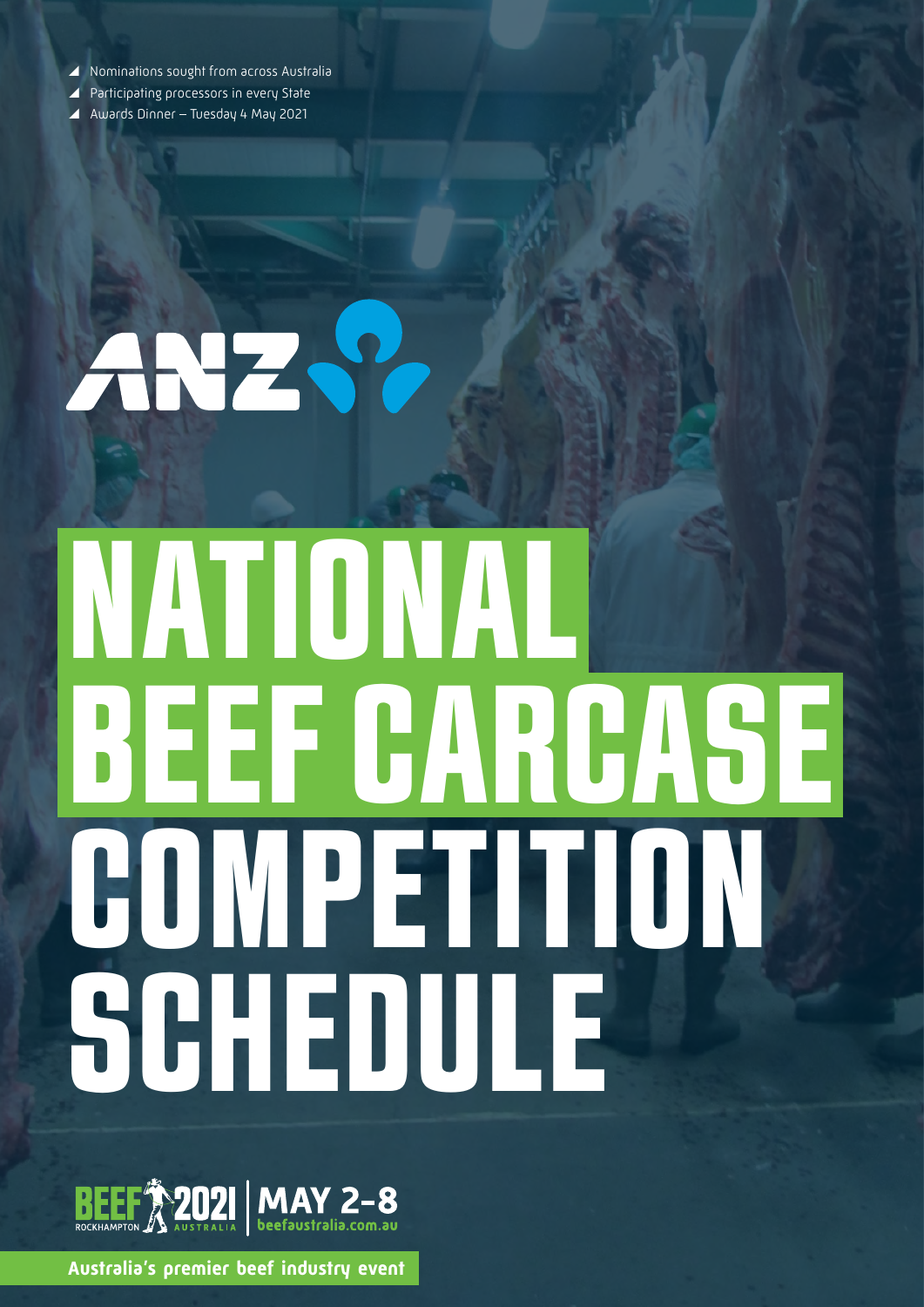## ANZ NATIONAL BEEF **CARCASE** COMPETITION **SCHEDULE**

The ANZ National Beef Carcase Competition is conducted as part of the BEEF AUSTRALIA 2021 program of events. The appraisal system utilised in the competition has been specifically designed to meet both export and domestic market requirements and utilises the latest technology available to the beef industry. The competition aims to provide producers feedback on compliance of beef carcases to market specifications, yield of saleable meat and predicted eating quality of those carcases.

The competition has been developed from the Australian Beef Carcase Appraisal System (ABCAS) by the National Beef Carcase Competition Committee of BEEF AUSTRALIA 2021. The subcommittee is composed of beef industry representatives, practitioners, processors and Meat and Livestock Australia (MLA).

To align with peak turn off periods, entrants have an opportunity to have their cattle entries delivered over a ten month competition phase, to their nominated meat processor for carcase judging.

Exhibitors will be provided with result details of their entries. All Winners will be announced at BEEF AUSTRALIA 2021 Awards Dinner on Tuesday 4 May at 6.30pm (Venue to be advised).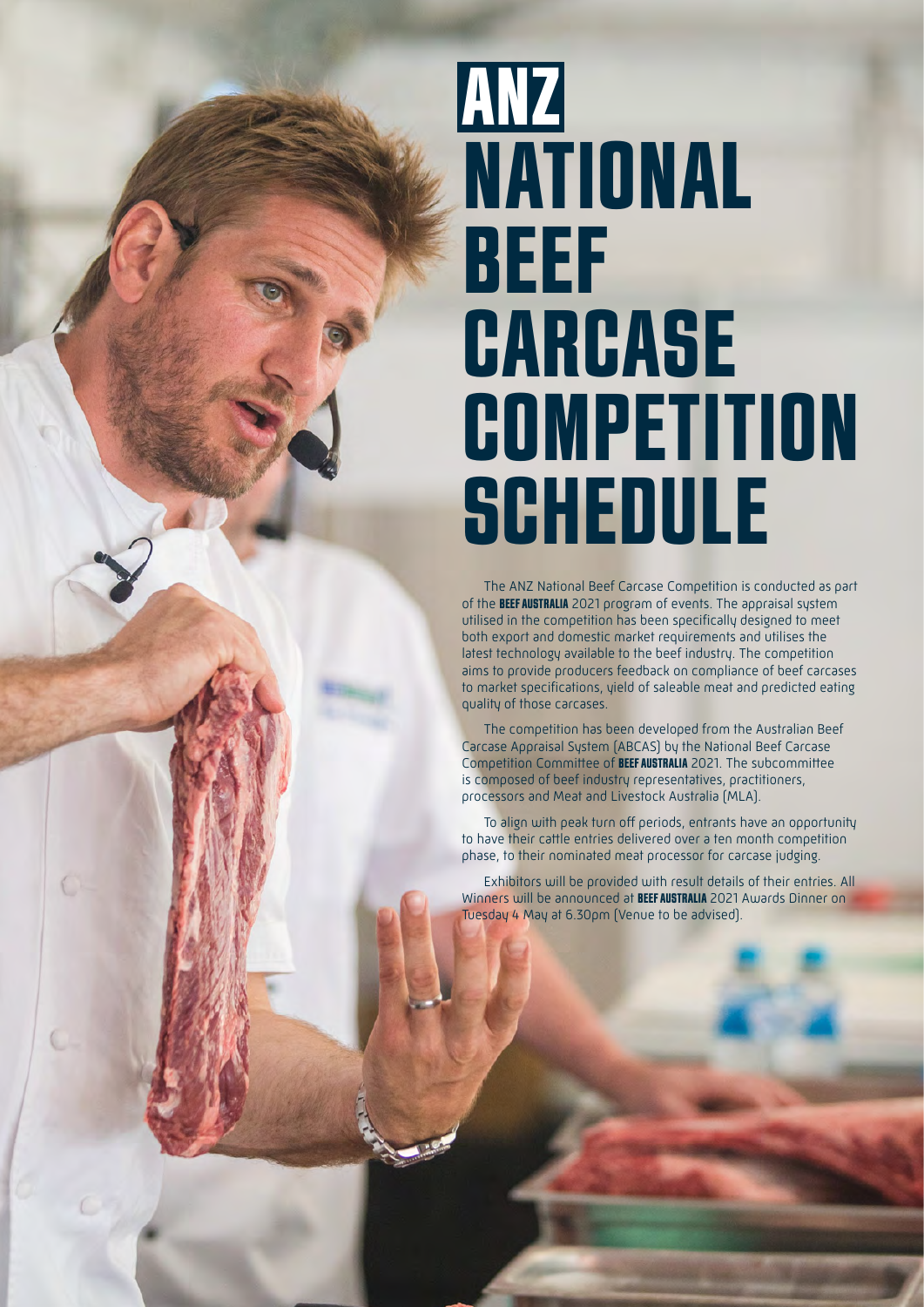## **PRIZES**

## **Pens**

- $\blacktriangle$  Trophies will be awarded to the winning pen in each class.
- ▲ Prize money will be awarded to first, second and third prize winners in each class First \$1,000.00; Second \$750.00; Third \$500.00. All prize money will be deposited to the bank account details provided by exhibitors on their nomination form.
- ▲ Ribbons will be awarded to first, second, third, fourth, fifth and sixth place in each class.
- $\blacktriangle$  MSA Index Award MLA will award a trophy to the winning pen of 3 carcases with the highest combined MSA Index scores.
- \ The Champion Pen and the Reserve Champion Pen will be awarded to Highest Scoring Pen of three in Classes 1-7.

## **Individual carcases**

- ▲ The Achievement Award will be awarded to the overall Champion Carcase and Reserve Champion Carcase. Championship trophies will be decided on individual carcase scores only (i.e. the highest individual score out of 100).
- $\blacktriangle$  MSA Index Award MLA will award a trophy to the winning individual carcase with the highest MSA Index score.

## **CLASSES**

| Class          | Description                                                                               | Weight [kg]   |
|----------------|-------------------------------------------------------------------------------------------|---------------|
| 1              | Pasture fed - Pen of three Medium Trade chiller<br>steers or heifers                      | $180 - 260$   |
| $\overline{c}$ | Pasture fed - Pen of three Heavy Trade chiller<br>steers or heifers                       | $260.1 - 340$ |
| 3              | Pasture fed - Pen of three Export chiller bullocks                                        | $300 - 420$   |
| 4              | Grain fed - Pen of three Medium Trade chiller<br>steers or heifers                        | $180 - 260$   |
| 5              | Grain fed - Pen of three Heavy Trade chiller steers<br>or heifers                         | $260.1 - 340$ |
| 6              | Grain fed - Pen of three Export chiller bullocks                                          | $300 - 420$   |
| $\overline{7}$ | Open class (unrestricted feeding) – Pen of three<br>Heavy Trade chiller steers or heifers | $260.1 - 360$ |

Note: All classes are for a pen of three steers or three heifers, not mixed sex pens.

## **HOW TO ENTER**

- \ All nominations are to be made online at **[beefaustralia.com.au/](http://beefaustralia.com.au/competitions/carcase/) [competitions/carcase/](http://beefaustralia.com.au/competitions/carcase/)**
- $\blacktriangle$  By nominating online, entrants will be able to enter and pay their nominations with a simple, secure and easy to use procedure. Nomination fee is \$110 inc GST per entry (pen of three).
- \ Entries close one month prior to intended slaughter of the entrant's cattle. It is the entrant's responsibility to decide on their processor and to arrange slaughter of cattle.
- ▲ Last slaughter date is 31 March 2021.



ENTER NOW AT **[BEEFAUSTRALIA.COM.AU/](http://beefaustralia.com.au/competitions/carcase/) [COMPETITIONS/CARCASE/](http://beefaustralia.com.au/competitions/carcase/)**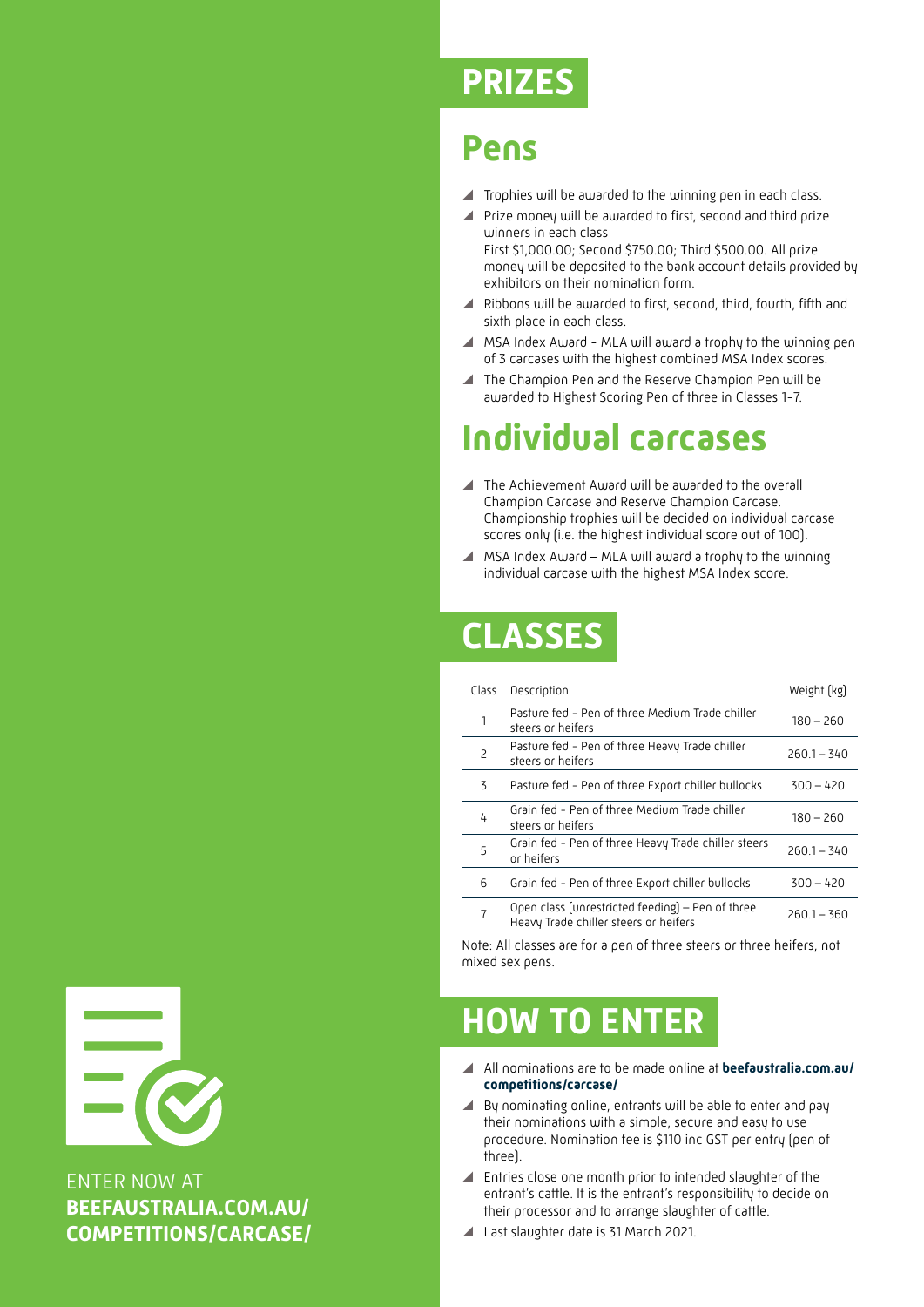

## **GENERAL CONDITIONS**

- $\blacktriangle$  Entrants should deliver their cattle on the nominated slaughter dates to their participating processor during the period between May 2020 and 31 March 2021.
- \ All grainfed cattle must meet AUS·MEAT specifications outlined in the National Feedlot Accreditation Scheme (NFAS).
- All pasture fed cattle must not have had access to separated grains or grain by-products.
- ▲ Open Class (Class 7) is open to exhibitors wishing to enter cattle from production systems that do not meet the criteria for the grain fed or pasture fed classes.
- \ Judging will be based on a modified ABCAS carcase grading system as approved by BEEF AUSTRALIA, the details of which are available from BEEF AUSTRALIA.
- $\blacktriangle$  The competition judging/scoring system being used will be subject to an ongoing audit under the AUS·MEAT-MSA Grader Monitoring Program and the BEEF AUSTRALIA 2021 National Carcase Competition Committee.

## **JUDGING CRITERIA**

#### **Table 1: Judging criteria and points allocation**

| 1. Market Specifications                 | 10 points        |  |
|------------------------------------------|------------------|--|
| P8 subcutaneous fat depth                | 5                |  |
| Subcutaneous rib fat distribution        | 5                |  |
| Penalties                                |                  |  |
| - Out of carcase weight range            | Disqualification |  |
| - Bruising (> Bruise score 4)            | Disqualification |  |
| - Fat colour score - Classes 1,2,3 >5    | Disqualification |  |
| - Fat colour score - Classes $4,5,6,7>3$ | Disqualification |  |
| - Meat colour score - all classes >4     | Disqualification |  |
| 2. Lean Meat Yield                       | 40 points        |  |
| 3. MSA Index <sup>1</sup>                | 50 points        |  |
|                                          |                  |  |

#### **Total 100 points**

1 To receive MSA Eating Quality points, carcases must meet the minimum MSA carcase specifications of:

- 1. Minimum of 3 mm of subcutaneous fat at the rib measurement site
- 2. Adequate subcutaneous fat distribution
- 3. pH of 5.70 or less

NB: All carcase points will be calculated using Achilles Hung hang method.

The MSA Index will be calculated excluding the impact of milk fed veal on the outcome.

Pen Bonus points (6 points) Carcase weight – 2 points Lean meat yield – 2 points Eating quality – 2 points Total - 6 points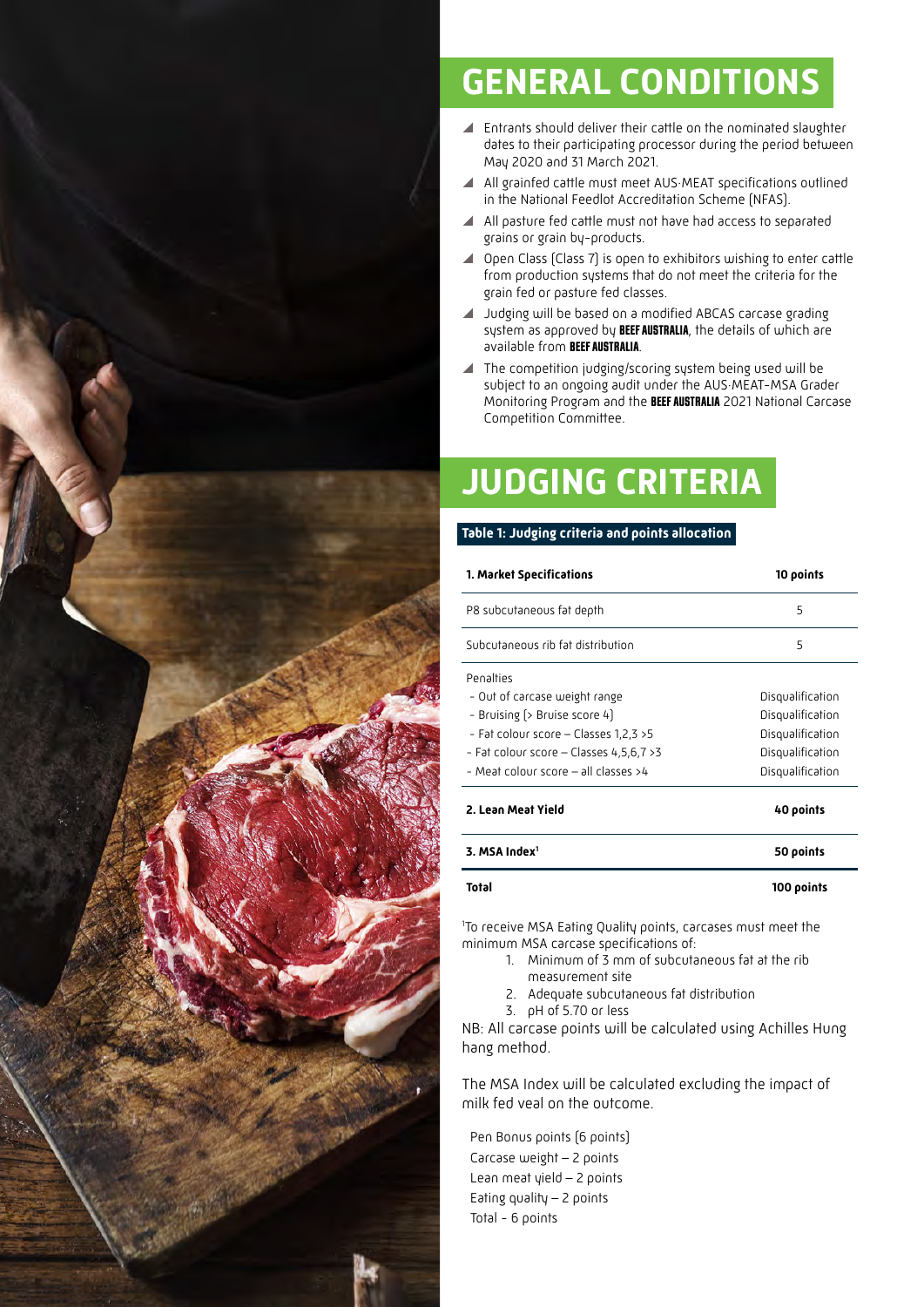## **1 Compliance to market specifications (10 points)**

Market specifications and classes for the 2021 National Beef Carcase Competition are shown in Table 2.

#### **Table 2: Market specifications by each class**

| Class          | Description                            | Carcase<br>weight [kg] | Optimum subcutaneous fat depth |               |  |
|----------------|----------------------------------------|------------------------|--------------------------------|---------------|--|
|                |                                        |                        | P8 site (mm)                   | Rib site [mm] |  |
| 1              | Medium Trade<br>Pasture Fed            | 180-260                | $5 - 12$                       | $4 - 7$       |  |
| 4              | Medium Trade<br>Grain Fed              | 180-260                | $5 - 12$                       | $4 - 7$       |  |
| $\overline{c}$ | Heavy Trade<br>Pasture Fed             | 260.1-340              | $8 - 14$                       | $5 - 9$       |  |
| 5              | Heavy Trade<br>Grain Fed               | 260.1-340              | $8 - 14$                       | $5 - 9$       |  |
| $\overline{7}$ | Heavy Trade<br>Unrestricted<br>Feeding | 260.1-360              | $8 - 14$                       | $5 - 9$       |  |
| 3              | Export<br>Pasture Fed                  | 300-420                | $10 - 15$                      | $6 - 11$      |  |
| 6              | Export Grain<br>Fed                    | 300-420                | $10 - 20$                      | $8 - 12$      |  |

## **1.1** Carcase weight

Carcases outside the specified weights will be disqualified. Bonus points will awarded where individual animal carcase weights within a pen are even as shown in Table 3.

#### **Table 3: Carcase weight bonus points**

| Weight variation [kg] | Points |
|-----------------------|--------|
| $0 - 5$               |        |
| $6 - 10$              |        |

## **1.2** Dentition

There are no discounts for dentition for the purposes of the competition. No bonus points are awarded for dentition because ossification (a measure of physiological maturity of a carcase – younger, high growth animals have higher scores) is rewarded under the MSA Index.

NB: Exhibitors will need to adhere to the processing plants dentition requirements as per normal over the hooks trading grids and company requirements.

## **1.3** P8 subcutaneous fat depth

#### (5 points)

Is measured on the hot carcase at the P8 site over the rump and is the method of describing fatness in the AUS·MEAT national carcase description language. It is commonly used to set market targets and for payment of premiums and discounts. The optimum P8 subcutaneous fat depth is in the range set for each class in the carcase specifications in Table 2.

## **1.4** Subcutaneous rib fat distribution (5 points)

Is measured on the cold carcase at the quartering site. The optimum subcutaneous rib fat distribution is in the range set for each class in the carcase specifications in Table 2.

## **1.5** Fat colour

Is assessed on internal seam (intermuscular) fat at the quartering site and is recorded for the entrant's information but has no direct impact on eating quality. Excessive yellowing or softness of fat may affect the saleability of the carcase. Fat colour is determined using the AUS·MEAT chips and ranges from 0 (bright white) to 9 (very yellow). No points are allocated for fat colour. Carcases with unacceptable fat colour, as indicated in Table 4, will be **disqualified**.

#### **Table 4: Fat colour eligibility**

| Class | Fat colour |          |          |              |              |
|-------|------------|----------|----------|--------------|--------------|
|       |            | 2        | 3        | 4            | >5           |
| 1     | Eligible   | Eligible | Eligible | Eligible     | Disqualified |
| 2     | Eligible   | Eligible | Eligible | Eligible     | Disqualified |
| 3     | Eligible   | Eligible | Eligible | Eligible     | Disqualified |
| 4     | Eligible   | Eligible | Eligible | Disqualified | Disqualified |
| 5     | Eligible   | Eligible | Eligible | Disqualified | Disqualified |
| 6     | Eligible   | Eligible | Eligible | Disqualified | Disqualified |
| 7     | Eligible   | Eligible | Eligible | Disqualified | Disqualified |

## **1.6** Meat colour

Is assessed on the eye muscle at the quartering site and is recorded for the entrant's information but has no direct impact on eating quality. Meat colour is determined using the AUS-MEAT chips and ranges from 1A (pale pink) to 7 (dark purple). No points are allocated for meat colour. Carcases with meat colour scores 1A, 5, 6 and 7 will be disqualified.

## **1.7** Penalties

- 1.7.a Carcases outside the specified weights will be disqualified.
- 1.7.b Carcases with unacceptable fat colour, as outlined above will be disqualified.
- 1.7.c Carcases with unacceptable meat colour, as outlined above will be disqualified.
- 1.7.d Carcases with severe bruising, bruise score greater than 4, will be disqualified.

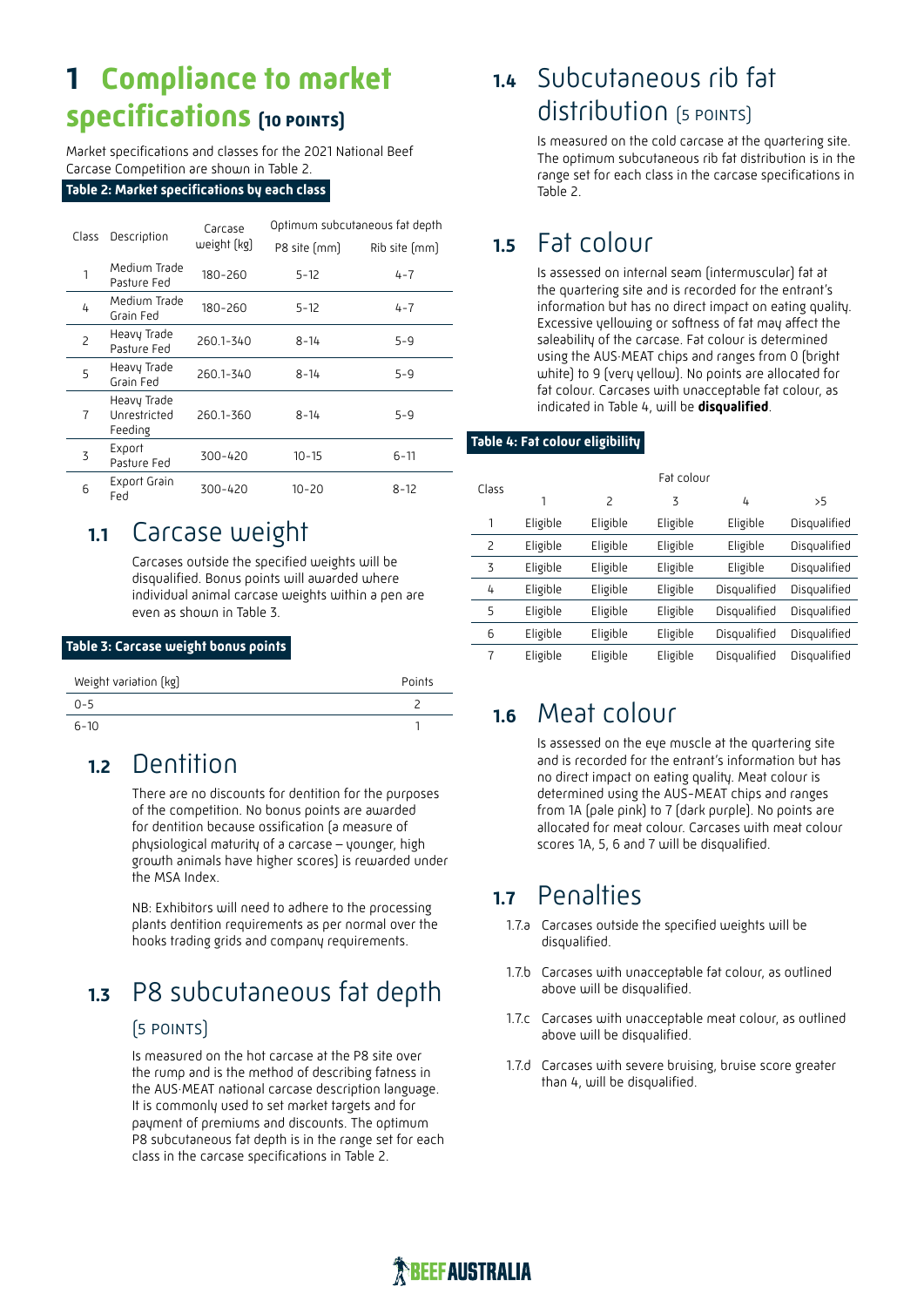

## **2 Lean meat yield (40 points)**

Lean meat yield is the proportion of the carcase that is saleable as primal meat cuts and meat trimmings. It excludes bone and waste fat. High-yielding carcases are preferred which are heavily muscled with an adequate, even fat cover. The subcutaneous fat depth and fat distribution must be adequate to meet quality requirements. The lean meat value will be shown to two decimal points to represent the lean meat yield potential of a whole carcase. Scores will be scaled to deliver a maximum of 40 points.

## **3 MSA Index (50 points)**

The MSA Index is a single number and standard national measure of the predicted eating quality and potential merit of a carcase. The MSA Index is a number between 30 to 80, expressed to two decimal places (i.e. 54.62) to represent the eating quality potential of a whole carcase. The MSA Index is independent of any processing inputs and is calculated using only attributes influenced by pre-slaughter production. It is a consistent benchmark which can be used across all processors, geographic regions and over time. It reflects the impact on eating quality of management, environmental and genetic differences between cattle at the point of slaughter. Scores will be scaled to deliver a maximum of 50 points for eating quality. If carcases fail to meet MSA minimum requirements of pH and rib fat, they will not receive an eating quality score in the competition.

## **4 Bonus points (6points)**

Bonus points will be awarded to each pen of three carcases who have minimum variation in: Carcase weight [2 POINTS] Lean Meat Yield [2 POINTS] Eating quality [2 POINTS]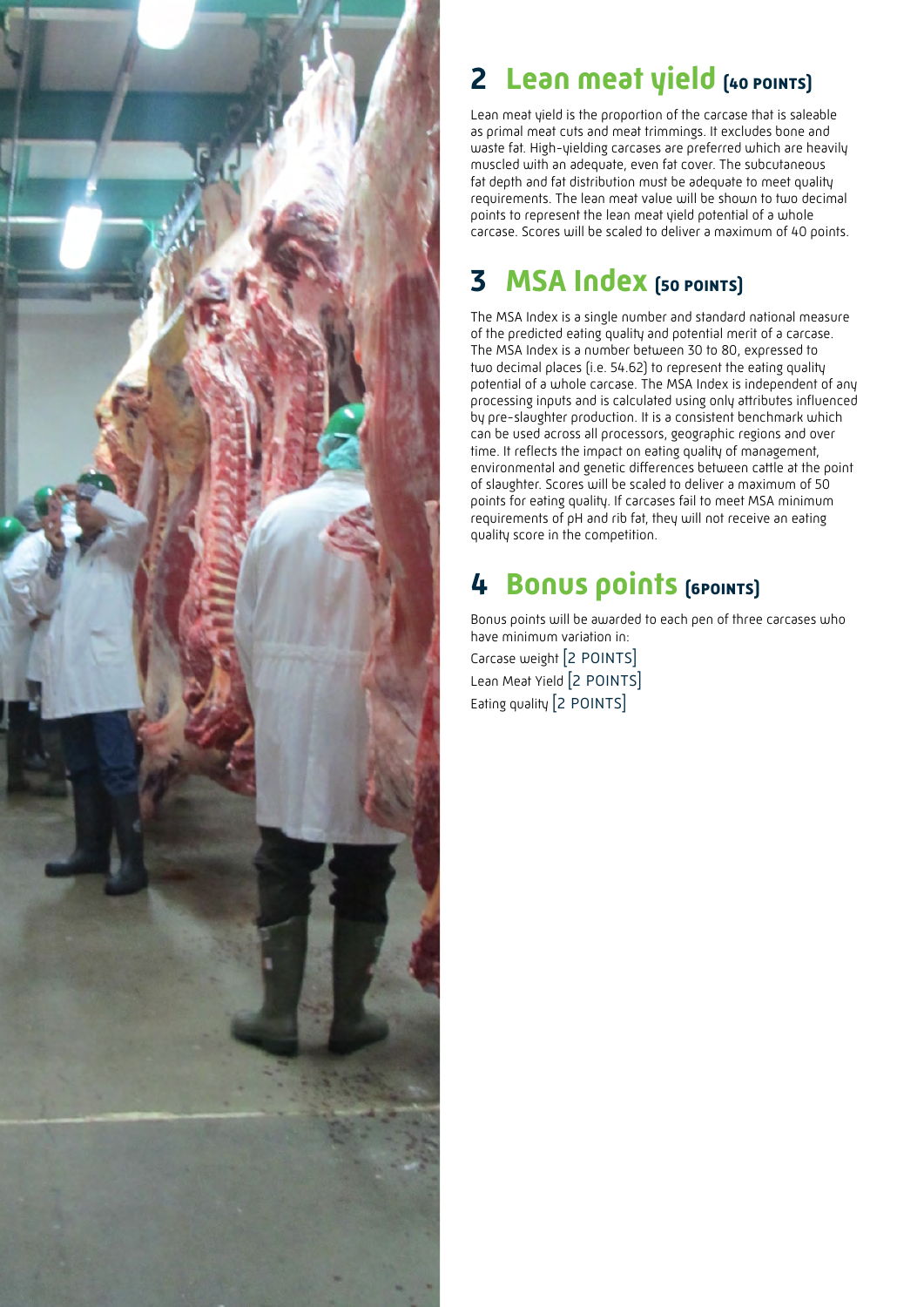

## **ANZ NATIONAL BEEF CARCASE COMPETITION COMMITTEE**

**DAVID HILL** (CHAIRMAN) 0438 389 051 **[clarkwood@bigpond.com](mailto:clarkwood@bigpond.com)**

**JACKIE KYTE** (COORDINATOR) 0409 564 729 **[jackiekyte@beefaustralia.com.au](mailto:jackiekyte@beefaustralia.com.au)**

ALEX BALL 0427 051 330 **[dr.alex.ball@outlook.com](mailto:dr.alex.ball@outlook.com)**

KAY BECKER 07 4984 3178 **kaybecker@outlook.com**

MATT BROWN 0428 104 248 **Matt.Brown@daf.qld.gov.au**

CHLOE GOULD 0407 555 935 **[chloeg@teysaust.com.au](mailto:chloeg%40teysaust.com.au%20?subject=Beef%202021%20-%20Carcase%20Competition)** 

MARK INGLIS 0408 432 426 **[mark.inglis@jbssa.com.au](mailto:mark.inglis@jbssa.com.au)**

JANINE LAU 0413 638 983 **[jlau@mla.com.au](mailto:jlau@mla.com.au)**

JESSICA LOUGHLAND 0400 003 012 **loughlandj@gmail.com**

PETER MCGILCHRIST 0419 986 056 **[peter.mcgilchrist@une.edu.au](mailto:peter.mcgilchrist@une.edu.au)**

MURRAY PATRICK 0407 677 036 **mpatrick@mla.com.au**

SARAH STRACHAN 0438 461 366 **[sstrachan@mla.com.au](mailto:sstrachan@mla.com.au)**